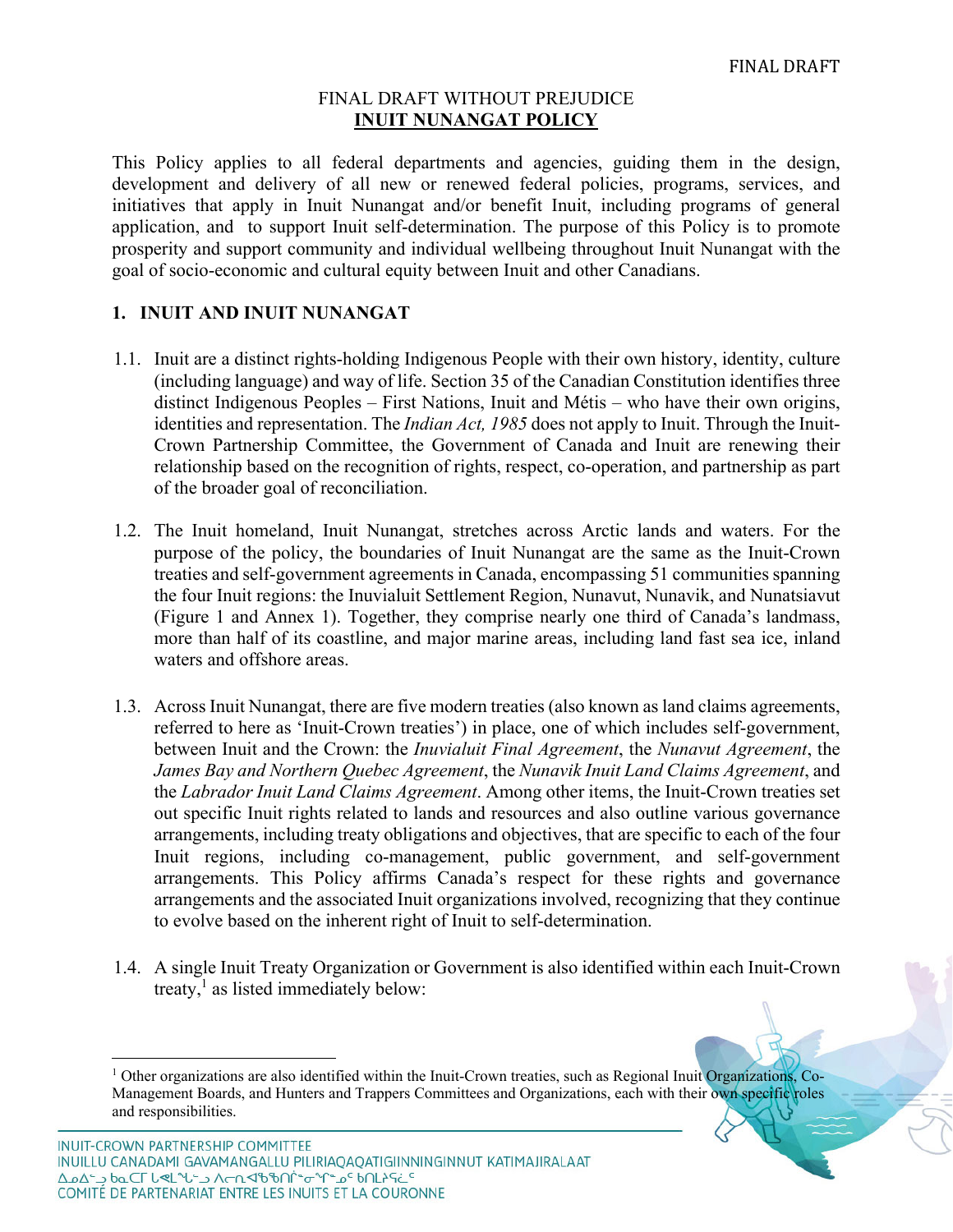- The Inuvialuit Regional Corporation (*Inuvialuit Final Agreement*)
- Nunavut Tunngavik Incorporated (*Nunavut Agreement*)
- Makivik Corporation (*James Bay and Northern Quebec Agreement, Nunavik Inuit Land Claims Agreement*)
- The Nunatsiavut Government (*Labrador Inuit Land Claims Agreement*)
- 1.5. Inuit, for the purposes of this Policy, are people enrolled by the above listed Inuit Treaty Organizations in accordance with the eligibility criteria in the Inuit-Crown treaties or selfgovernment agreements, wherever they may reside in Canada.
- 1.6. These Inuit Treaty Organizations come together to form the voting members of the boards of Inuit Tapiriit Kanatami (ITK) and Inuit Circumpolar Council Canada (ICC-C). ITK is the national Inuit representative organization. ICC-C works to strengthen unity among Inuit of the circumpolar region by, in part, promoting Inuit rights and interests on an international level. Pauktuutit Inuit Women of Canada and the National Inuit Youth Council are also members of the ITK and ICC-C Boards serving non-voting roles. Canada acknowledges these self-determined political structures and respects the right of Inuit to participate in matters through their own representative institutions.
- 1.7. Canada hereby recognizes Inuit Nunangat as a distinct geographic, cultural (including with its own distinct language), and political region and will therefore use the term 'Inuit Nunangat' to describe the region, as this can support the development, application and implementation of federal policies, programs, services and initiatives affecting Inuit Nunangat.
- 1.8. Canada also supports an Inuit Nunangat approach, as defined in this Policy, to developing, funding, and/or administering federal policies, programs, services and initiatives that apply in the geographic region of Inuit Nunangat and/or that support Inuit to whom this Policy applies, including those who currently reside outside Inuit Nunangat. In doing so, this Policy guides federal policies, programs, services and initiatives towards approaches that include the Inuit Treaty Organizations while recognizing that Inuit have and may continue to develop self-determined processes for making decisions that apply within Inuit Nunangat and to Inuit enrolled under the Inuit-Crown treaties.
- 1.9. The Government of Canada recognizes that the Inuit-Crown treaties and self-government agreements are critical elements of the Inuit-Crown relationship and that the rights and interests of Inuit and the interests of Canada are not static and continue to evolve. Consequently, mechanisms and processes are needed to ensure these rights and interests continue to be met. The Inuit Nunangat Policy is an important element in this regard.
- 1.10. Nothing in this Policy compromises or undermines Canada's commitments and obligations under privacy or access to information laws and policies, or to national security and defence interests.

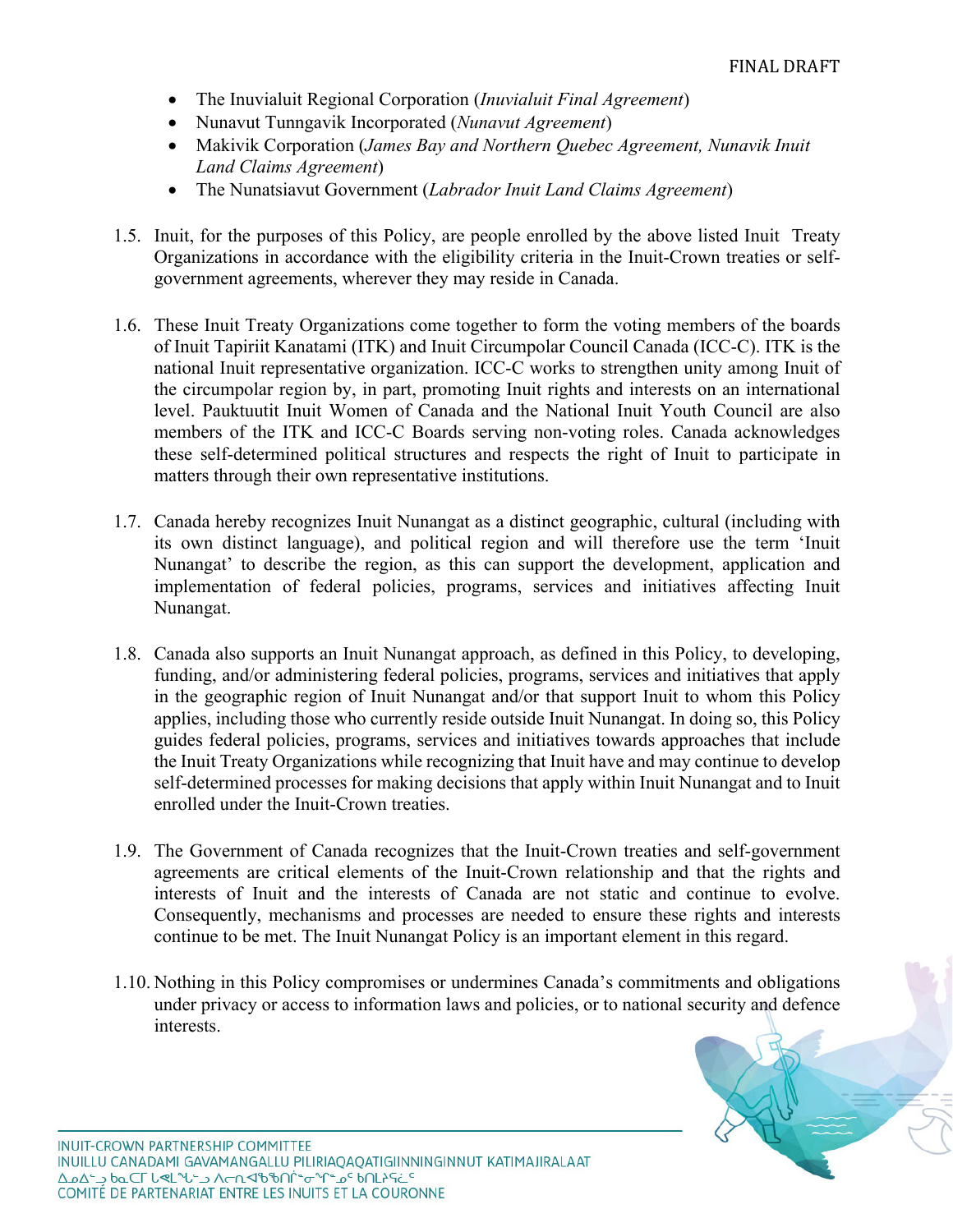### **2. PURPOSE OF THIS POLICY**

- 2.1. Canada recognizes the disproportionate socio-economic and cultural inequity facing Inuit compared to most other Canadians. This Inuit-specific policy is an important deliverable of the Inuit-Crown Partnership Committee towards working in partnership to create socioeconomic and cultural equity between Inuit and other Canadians. Equity does not denote sameness of treatment, but rather fairness and justice in process and results. Achieving equity involves removing barriers, correcting conditions of disadvantage, and introducing special measures to accommodate differences with the goal of establishing a level playing field for all.
- 2.2. Towards the goal of equity, this policy is intended to promote prosperity and support community and individual wellbeing throughout Inuit Nunangat, which benefits all Canadians. It guides federal departments and agencies in the design, development and delivery of federal policies, programs, services, and initiatives that will apply in Inuit Nunangat and/or benefit Inuit, including programs of general application, and by advancing respect and support for Inuit self-determination.
- 2.3. The policy is consistent with the shared priorities, goals and principles identified in the 2017 *Inuit Nunangat Declaration on Inuit-Crown Partnership* and advanced through the Inuit-Crown Partnership Committee, and in doing so makes progress on Canada's commitment to achieving reconciliation with Inuit through a renewed Inuit-Crown relationship. Furthermore, this Policy supports existing modern treaties and self-government agreements between Inuit and the Crown and the processes in place to support their implementation and review, their objectives, and the relationships established therein, as well as other related federal principles, policies and directives.
- 2.4. This Policy is intended to be transformational and represents a significant commitment to effective partnership and collaboration. With respect to each of the following, this Policy provides guidance to ensure all federal employees carry out their work in a manner that intends to achieve the purpose of creating socioeconomic and cultural equity and fosters the accessibility and effectiveness of policies, programs, services and initiatives for Inuit. In summary, this Policy:
	- 2.4.1. Formally recognizes Inuit Nunangat as the Inuit homeland and acknowledges, for this Policy's purposes, that the geographic boundaries of Inuit Nunangat correspond with the geographic boundaries established through the modern treaties and self-government agreements concluded between Inuit and the Crown.
	- 2.4.2. Acknowledges that those identified as Inuit by Inuit Treaty Organizations are Inuit for the purposes of this Policy.
	- 2.4.3. Supports an Inuit-specific approach to the allocation of federal resources to Inuit Treaty Organizations and organizations appointed by them.
	- 2.4.4. Promotes economic development and greater self-reliance throughout Inuit Nunangat.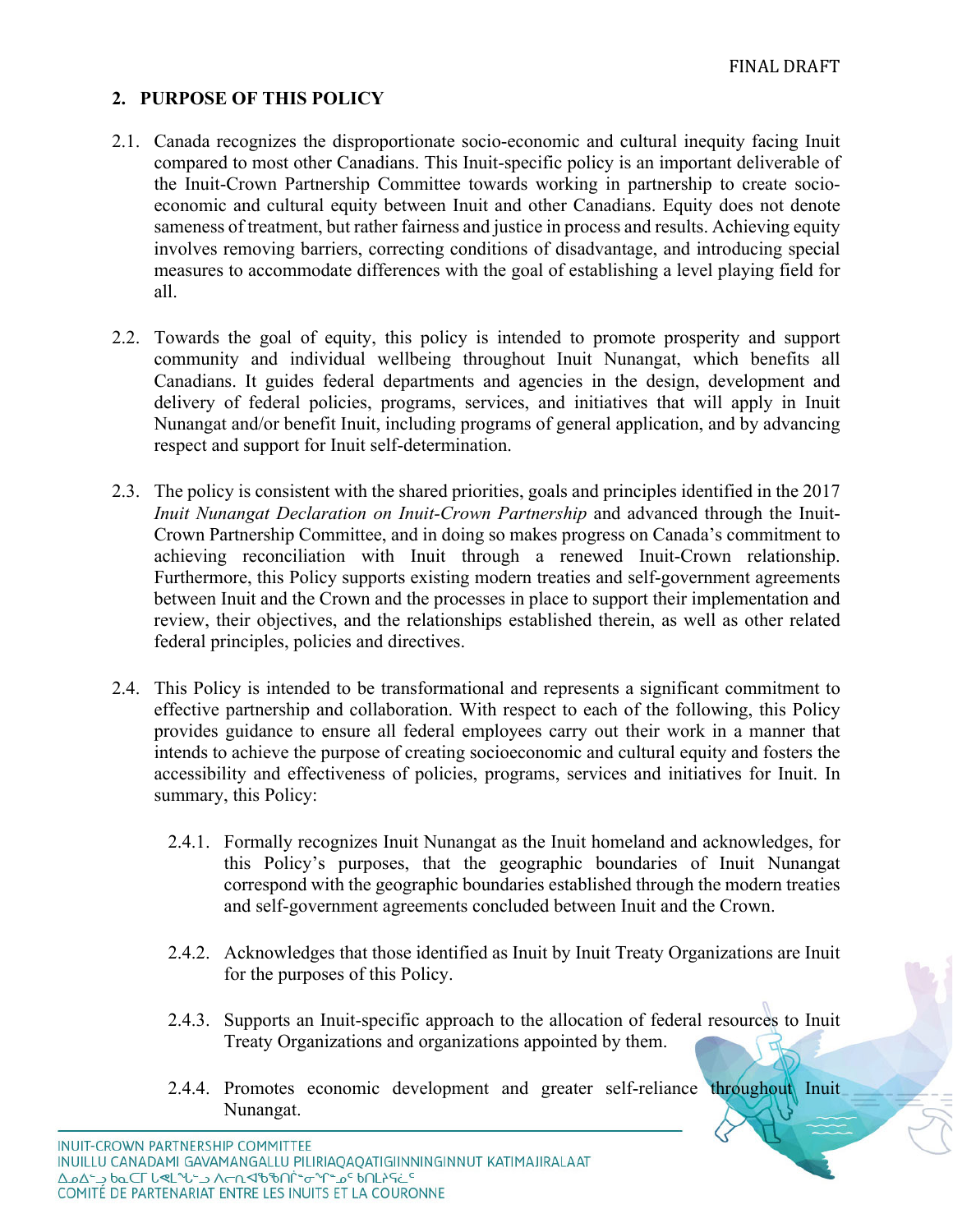- 2.4.5. Provides additional guidance to federal departments and agencies on how to apply an Inuit Nunangat approach in the context of implementing policies, programs, services and initiatives for Inuit living outside of Inuit Nunangat.
- 2.5. This Policy builds upon constructive initiatives that are already being advanced by the Government of Canada and formalizes the federal government's approach to supporting Inuit self-determination. By doing so, it sets the stage for further co-development between Inuit and federal departments and agencies to identify the most effective mechanisms for applying an Inuit Nunangat approach and supporting Inuit self-determination within the context of specific program and policy areas.
- 2.6. Interpretation and implementation of this Policy is to be consistent with the jurisdictional framework outlined in the Canadian Constitution and devolution agreements with territorial governments*.* This Policy upholds the Indigenous rights recognized and affirmed by section 35 of the *Constitution Act, 1982*, which includes Inuit-Crown treaties and self-government agreements and the inherent rights of self-government and related areas of jurisdiction. Further, this Policy serves as an important mechanism for implementing the rights affirmed by the *United Nations Declaration on the Rights of Indigenous Peoples* and guides work in partnership with Inuit to advance their rights. This Policy does not abrogate or derogate from the rights of Inuit that are recognized and affirmed by section 35, nor does it alter any party's obligations under the Inuit-Crown treaties or self-government agreements.

### **3. GUIDING PRINCIPLES**

- 3.1. The following principles served as the basis for co-developing the Inuit Nunangat Policy, and will continue to guide its implementation:
	- 3.1.1. A renewed Inuit-Crown relationship is based on the recognition of rights, respect, co-operation and partnership as part of the broader goal of achieving reconciliation between the Government of Canada and Indigenous peoples.
	- 3.1.2. Full, effective and expedient implementation of the rights of Inuit that are recognized and affirmed by section 35, including the obligations and objectives of the Inuit-Crown treaties and self-government agreements, and the rights affirmed by the *United Nations Declaration on the Rights of Indigenous Peoples*, is foundational for creating prosperity among Inuit and achieving the goals of this policy.
	- 3.1.3. Inuit have the right to self-determination, which includes the inherent right of selfgovernment and associated assumption of jurisdiction. Canada will continue to support law-making authority, enhanced administration and/or assumption of jurisdiction through self-government and self-governance negotiations, recognition of rights and discussion tables and negotiations, legislative initiatives, and other processes that address matters of jurisdiction, as appropriate.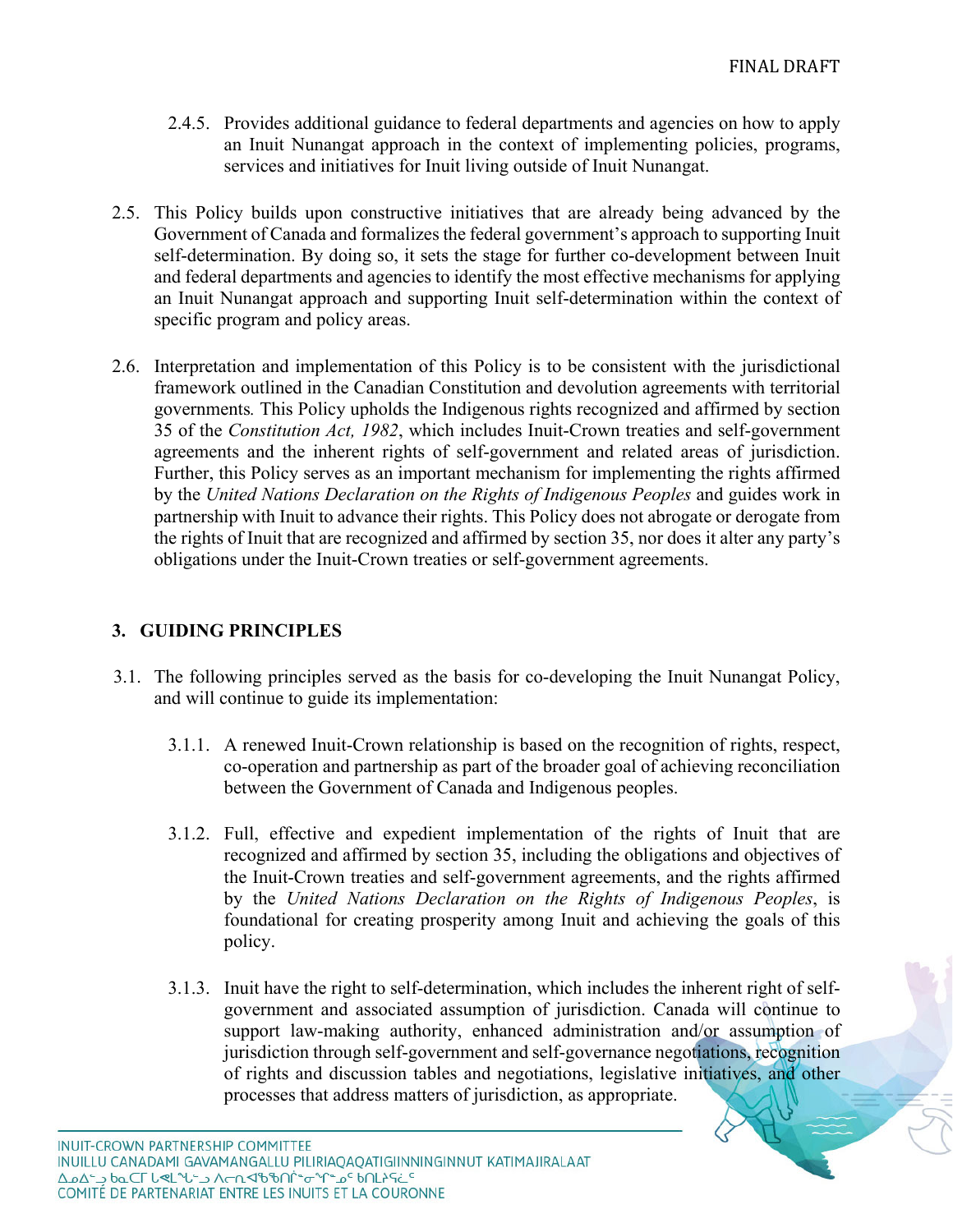- 3.1.4. Inuit are the most knowledgeable about the issues affecting their communities, regions, and society and must, therefore, maintain an integral role and progressive responsibility in decision-making over matters that apply to Inuit and/or in Inuit Nunangat.
- 3.1.5. Federal investments for Inuit and Inuit Nunangat are important for supporting the right of Inuit to self-determination and self-government, to improve the lives of Inuit, and to achieve socio-economic and cultural equity between Inuit and other Canadians.

### **4. RECOGNITION OF INUKTUT**

- 4.1. Inuktut is the first language used in Inuit Nunangat and the majority of Inuit Nunangat residents continue to speak Inuktut as their first, only, or preferred language. As such, access to services in Inuktut in Inuit Nunangat is necessary for public health, safety, and to uphold the inherent dignity of Inuit. Supporting Inuktut in this context as a first or later language aligns with the broader purposes of, among other things, working in partnership to demonstrate and promote shared respect for the history and importance of Inuktut, and for building socio-economic and cultural equity between Inuit and other Canadians.
- 4.2. Consistent with the *Indigenous Languages Act*, the *United Nations Declaration on the Rights of Indigenous Peoples* and the official language status of Inuktut in two of the four regions of Inuit Nunangat, Canada will continue to work in partnership with Inuit and with their unique circumstances, including through measures that facilitate the provision of adequate, sustainable and long-term investments to revitalize, reclaim, maintain and strengthen Inuktut. This will fully take into account the status of Inuktut as the first and/or ancestral language of the majority population in all regions of Inuit Nunangat.
- 4.3. Consistent with the *Indigenous Language Act*, Canada will continue to work in partnership with Inuit to address access to federal programs and services in Inuktut within Inuit Nunangat. This may be achieved through the co-development of regulations, agreements and arrangements.

### **5. APPLYING AN INUIT NUNANGAT APPROACH**

- 5.1. Considerations relating specifically to Inuit Nunangat need to be reflected in the development of federal policies and programs, including those of general application, so that Inuit are not inadvertently excluded or disadvantaged. To recognize and account for the unique situation of Inuit Nunangat, Canada will take an Inuit Nunangat approach in the design and renewal of all federal policies, programs, services, and initiatives that apply in Inuit Nunangat and/or are intended to benefit Inuit, including those who reside outside Inuit Nunangat.
- 5.2. Taking an Inuit Nunangat approach means: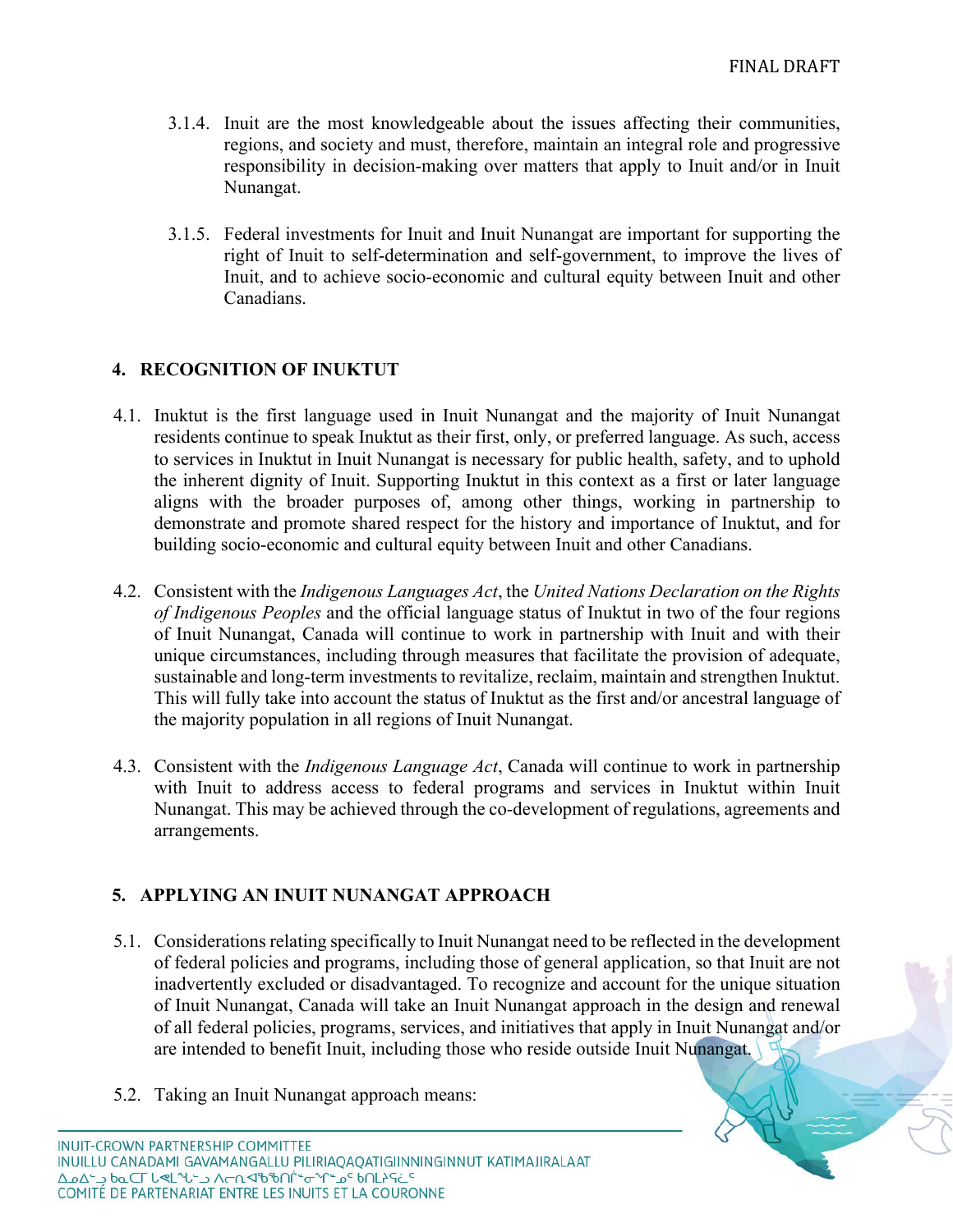- 5.2.1. Ensuring that program terms and conditions, including criteria, do not disadvantage Inuit, and in the event they do, to modifying them as soon as possible.
- 5.2.2. Improving coordination across federal departments, agencies, programs and operations with the goal of facilitating equitable eligibility and access to federal programs, services, and initiatives across Inuit Nunangat and for all Inuit.
- 5.2.3. Engaging Inuit in the early stages of program renewal or design to ensure that any challenges associated with access and eligibility are addressed and opportunities to maximize the impact of an initiative can be incorporated prior to program implementation and delivery.
	- i. Where a federal program, policy, service or initiative is intended to apply to more than one Inuit region, Canada will engage with all interested Inuit Treaty Organizations as well as Inuit Tapiriit Kanatami when the department or agency's ability to offer programming is not limited to one or two Inuit regions.
	- ii. Where a federal program, policy, service or initiative is intended to apply in a specific Inuit community or region, Canada will engage the relevant Inuit Treaty Organization.
	- iii. Where a federal program, policy, service or initiative aims to benefit those identified by Inuit Treaty Organizations as Inuit who reside outside Inuit Nunangat, Canada will engage with the interested Inuit Treaty Organizations to ensure their beneficiaries are adequately considered in the renewal and design phase.
- 5.3. Applying an Inuit Nunangat approach involves Inuit-specific considerations for the application of a program, policy, service, or initiative, and could include reorganization of federal programs, policies, services, initiatives, or departments, where appropriate, to align with Inuit Nunangat.

# **6. SUPPORTING INUIT SELF-DETERMINATION**

6.1. The right to self-determination has been recognized as a fundamental human right in the *United Nations Declaration on the Rights of Indigenous Peoples*. Canada recognizes the inherent right of Inuit to self-determination including through self-government and through the exercise of their treaty and Indigenous rights, which are recognized and protected under section 35 of the Canadian Constitution. Federal and provincial legislation, as well as selfgovernment and co-management agreements between Inuit, the Government of Canada, and in some cases provincial and territorial governments, outline how this right can be exercised in some contexts within Inuit regions. There are many ways to support the realization of Inuit self-determination, though, and how this right may be expressed may evolve over time.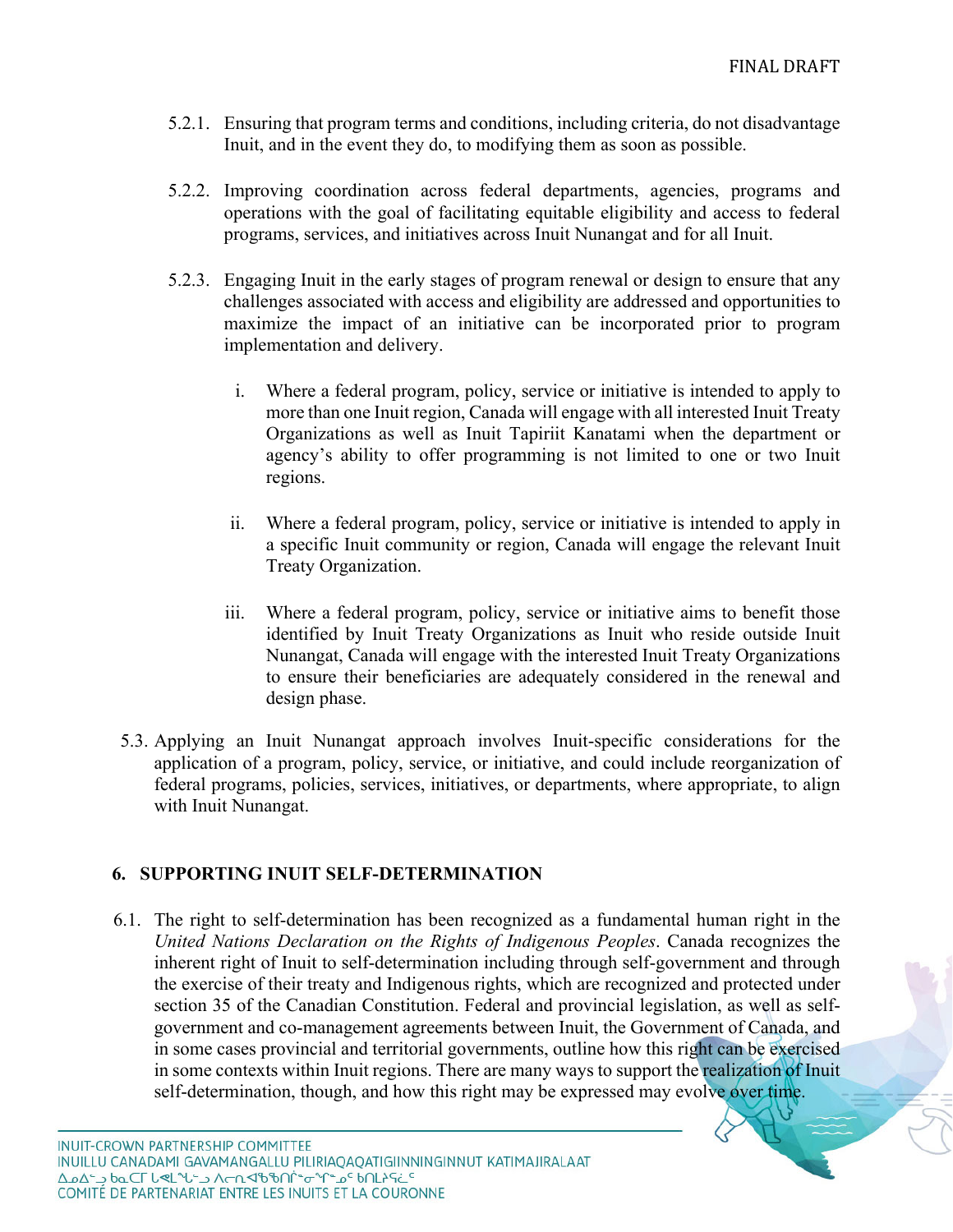- 6.2. Where Inuit pursue self-determination through the exercise of jurisdiction, including lawmaking power over a subject matter relating to an Indigenous and/or treaty right, Canada supports the use of self-governance and self-government negotiations, recognition of rights and discussion tables and negotiations, legislative initiatives to give effect to the exercise of this jurisdiction, or the employment of other measures as needed to assist in that pursuit.
- 6.3. Where Inuit do not seek to assume jurisdiction, Canada will work with Inuit to determine the most appropriate mechanism to support their self-determination in the administration of federally-funded programs, policies, services, and initiatives where Inuit have an interest, need or right, including through direct Inuit-specific funding.
- 6.4. When only one Inuit Treaty Organization seeks to advance their right to self-determination in a particular program, policy, service or initiative area, Canada will work with that individual Inuit Treaty Organization on a bilateral basis. Where more than one Inuit Treaty Organization seeks to advance their self-determination in the same program, service, or initiative area, Canada will work with the interested Inuit Treaty Organizations, as well as Inuit Tapiriit Kanatami, to ensure Inuit self-determination is advanced and supported equitably across Inuit Nunangat.
- 6.5. Where Inuit seek to advance their self-determination in areas that overlap with provincialterritorial jurisdiction, Canada and/or Inuit will seek to engage the relevant provincial and territorial governments through new or existing mechanisms. At the onset of this collaboration, successful outcomes and timelines will be identified. If provinces and/or territories are not willing to collaborate, or if collaboration is not successful, Canada will work with Inuit on a bilateral basis to support their self-determination in a way that is cognizant of the jurisdictional and constitutional framework.

#### 6.6. FEDERAL FUNDING

- 6.6.1. As part of supporting Inuit self-determination, federal departments and agencies are directed to consider a distinctions-based approach to directly fund Inuit Treaty Organizations or organizations appointed by them to administer a federally-funded program, policy or initiative over which they seek to exercise their right to selfdetermination. This may include altering existing funding mechanisms and/or creating new mechanisms, such as carve-outs, set-asides, or Inuit-specific funding programs.
- 6.6.2. Where funding is intended to be delivered to Inuit, including as a component of funding for a program of general application or a program focused on Indigenous peoples broadly, the Inuit-specific funding allocations will be clearly identified and reported upon.

### **7. REVIEW OF THIS POLICY AND ITS IMPLEMENTATION**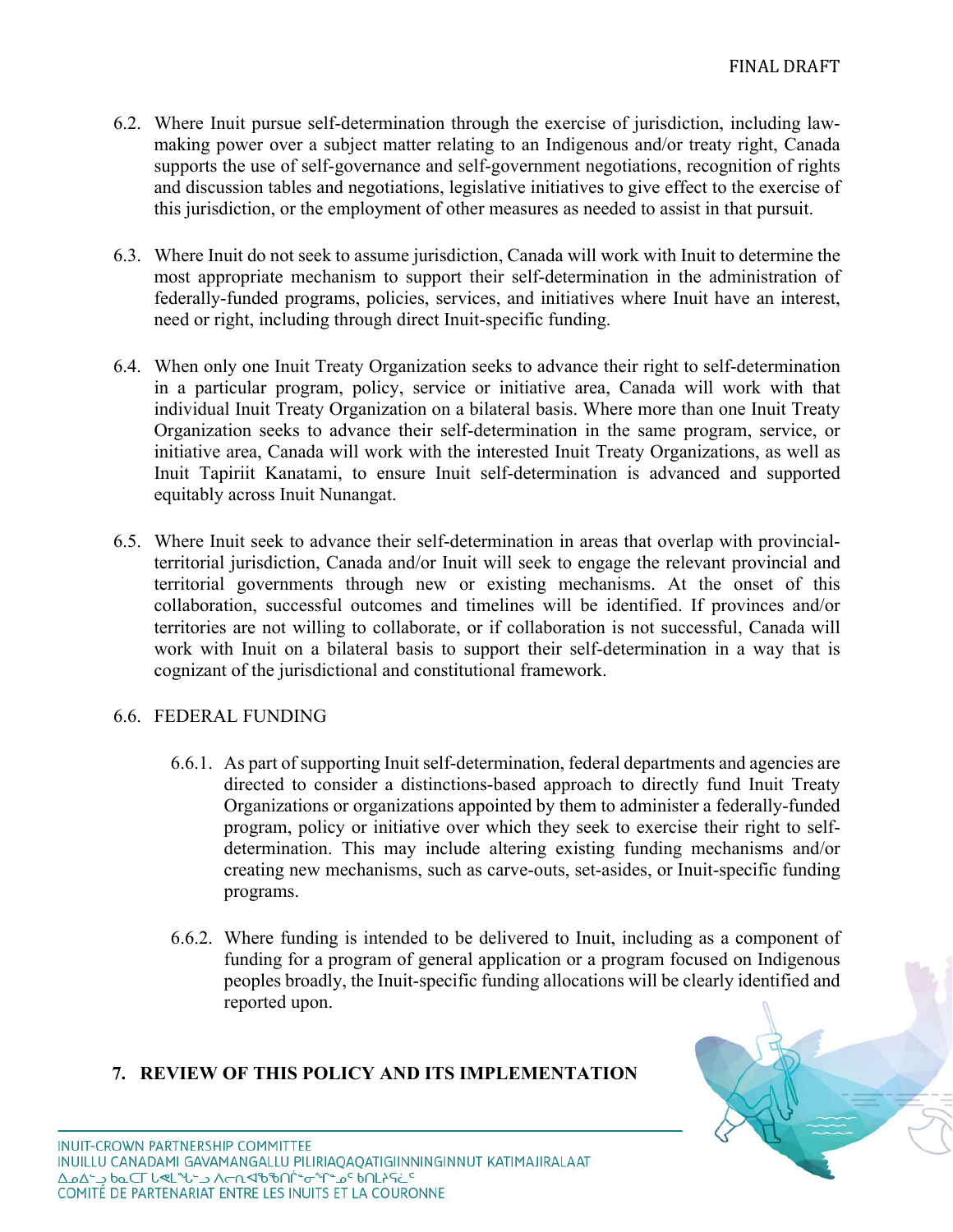- 7.1. Inuit and the Crown shall jointly monitor and evaluate the implementation of this Policy through the Inuit-Crown Partnership Committee.
- 7.2. Monitoring and evaluation criteria shall be jointly created and endorsed through the Inuit-Crown Partnership Committee within twelve months of the adoption of the Policy and should include criteria related to the effectiveness of federally-funded policies, programs, services and initiatives intended to benefit Inuit and should be consistent with the objectives of Inuit-Crown treaties implementation obligations. The Government of Canada, led by Crown-Indigenous Relations and Northern Affairs Canada, shall annually report against each of these co-developed monitoring and evaluation criteria. This information will be publicly available, including in Inuktut.
- 7.3. This Policy will be reviewed, and amended as necessary, annually for the first three years after its adoption, and every 3 years or less after that by the Inuit-Crown Partnership Committee, with Crown-Indigenous Relations leading coordination of federal input to the process.

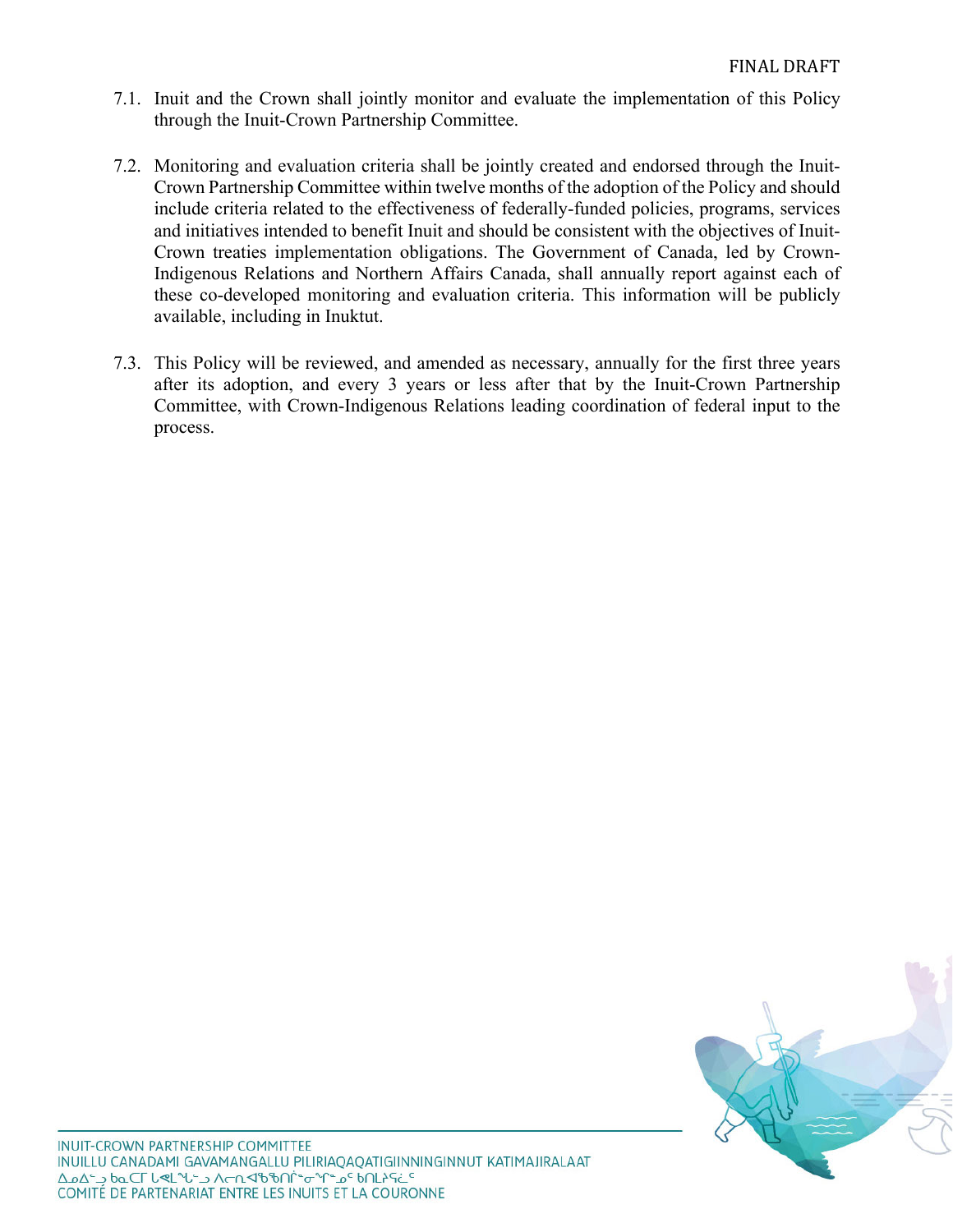#### **GUIDANCE FOR SPECIFIC PROGRAM AND POLICY AREAS**

#### **RESEARCH**

- 1. Research conducted in Inuit Nunangat and pertaining to Inuit is pivotal for supporting evidence-based policy development and decision-making. Geopolitical, cultural, socioeconomic, industrial, and climate challenges throughout Inuit Nunangat require innovative solutions informed by Inuit Qaujimajatuqangit and research developed in partnership with Inuit. Supporting Inuit self-determination in research is necessary to improve its efficacy, pertinence and acceptability across Inuit Nunangat. Consistent with the *National Inuit Strategy on Research* (ITK, 2018) and its implementation plan, this policy promotes respect and support for Inuit self-determination in research across federal government departments and agencies.
- 2. Through the creation and implementation of federal research and research programs, policies and initiatives that occur within Inuit Nunangat or aim to address issues pertaining to Inuit, Canada will be guided by the priorities of the *National Inuit Strategy on Research*:
	- advance Inuit governance in research;
	- enhance the ethical conduct of research;
	- align funding with Inuit research priorities;
	- ensure Inuit access, ownership and control over data and information; and
	- build capacity in Inuit Nunangat research.
- 3. In addition to the mechanisms outlined throughout this Policy, federally funded or administered research programs, policies and initiatives conducted in Inuit Nunangat and/or pertaining specifically to Inuit should:
	- Collaborate with Inuit Treaty Organizations or their designates to develop research priorities and the evidence base needed to inform policy development and decision making;
	- Support Inuit to be partners in and lead research in Inuit Nunangat, including through capacity-building and addressing Inuit interests to access, own and control data and information;
	- Support the development, and follow the guidance and procedures, of Inuit-led research ethics boards and committees to help ensure federal research is aligned with Inuit research priorities; and,
	- Improve coordination of research across federal departments and agencies in Inuit Nunangat to increase the impact of research funding on the development of the region and people.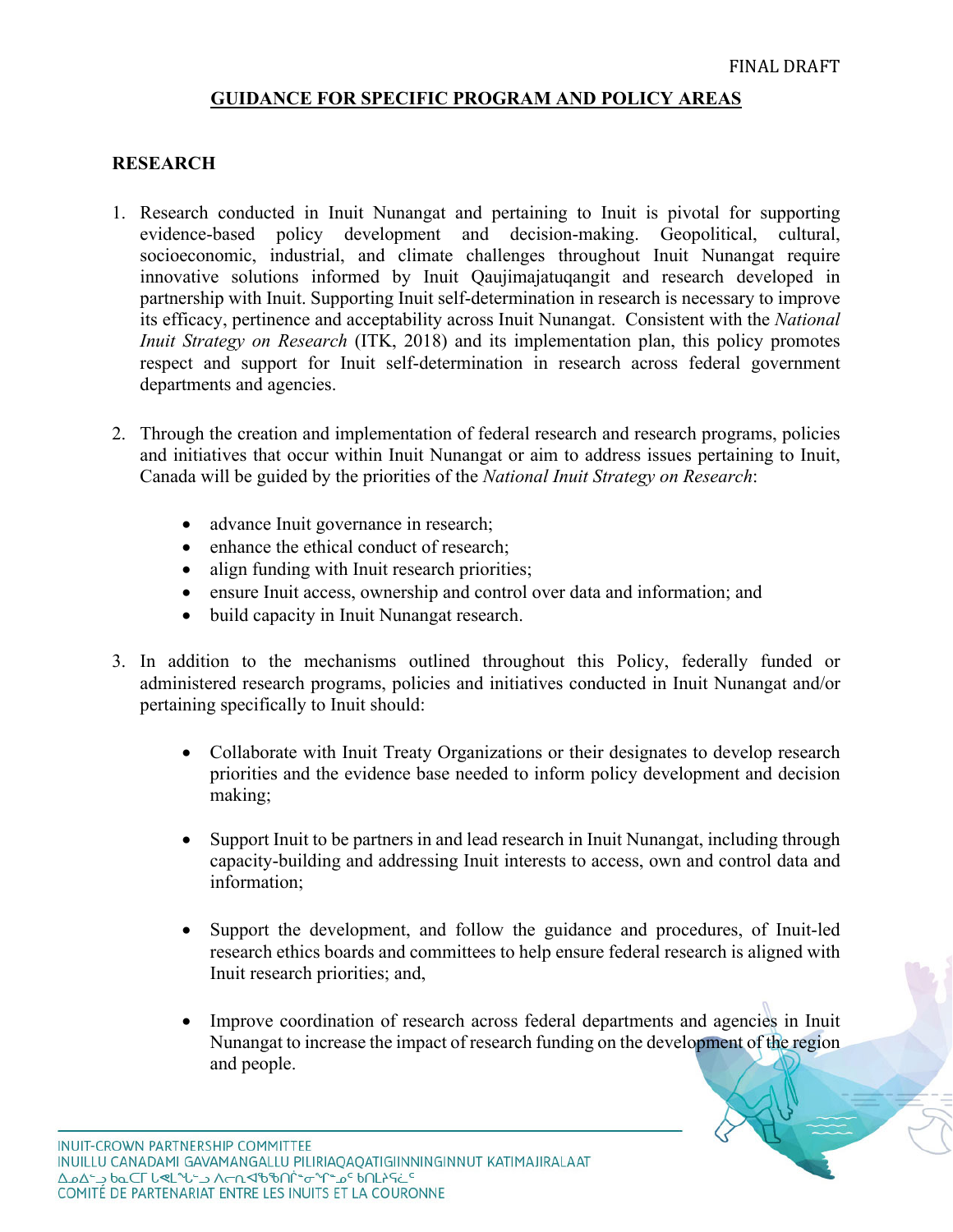### **FEDERAL PROCUREMENT**

- 1. Fair and equitable access to federal procurement activity in Inuit Nunangat will strengthen economic development and support new and existing Inuit-owned businesses across Inuit Nunangat. Fulfilment of existing modern treaty obligations and support for joint ventures between Inuit-owned businesses across Inuit Nunangat are essential to this effort. To achieve these outcomes, the federal government will, subject to applicable modern treaty and legal obligations, including the *Government Contracts Regulations*, work with Inuit to:
	- Develop tools, guidance and policies to address implementation challenges and ensure federal procurement officers are better equipped and trained to meet all procurement obligations set out in Inuit-Crown treaties;
	- Build and invest in Inuit business capacity to compete for government contracts by prioritizing Inuit access to federal procurement, drawing upon existing measures such as those outlined in the Nunavut-specific procurement policy directive, and co-developing guidance on fulfilling Inuit-Crown treaty procurement obligations; and,
	- Identify and address barriers that Inuit face in accessing procurement opportunities, enhance the readiness of Inuit businesses to compete, and promote equity of access to procurement in and amongst Inuit regions.

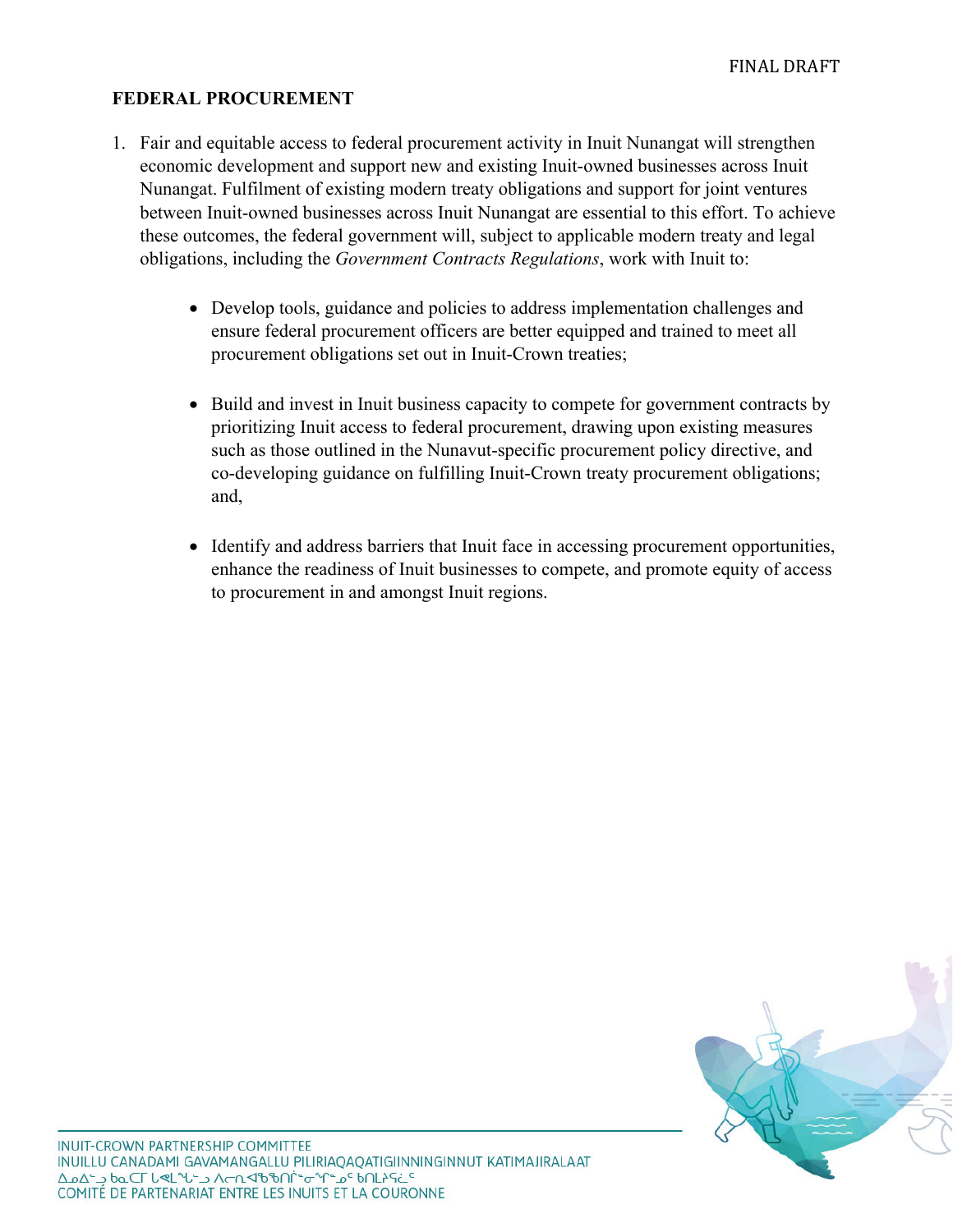#### **ANNEX 1 – Inuit communities**

#### **Inuvialuit Settlement Region**

- Aklavik
- Inuvik
- Sachs Harbour
- Paulatuk
- Tuktoyaktuk
- Ulukhaktok

### **Nunavut**

- Arctic Bay
- Arviat
- Baker Lake<br>- Cambridge
- Cambridge Bay
- Chesterfield Inlet
- Clyde River
- Coral Harbour
- Gjoa Haven
- Grise Fiord
- Igloolik
- Iqaluit
- Kimmirut
- Kinngait
- Kugaaruk
- Kugluktuk
- Naujaat
- Pangnirtung
- Pond Inlet
- Qikiqtarjuaq
- Rankin Inlet
- Resolute
- Sanikiluaq
- Sanirajaq
- Taloyoak
- Whale Cove

### **Nunavik**

- Akulivi k
- Aupalu k
- Chisasibi
- Inukjuak
- Ivujivik
- Kangiqsualujjua q
- Kan giqsujuaq
- Kan girsu k
- Kuujjua q